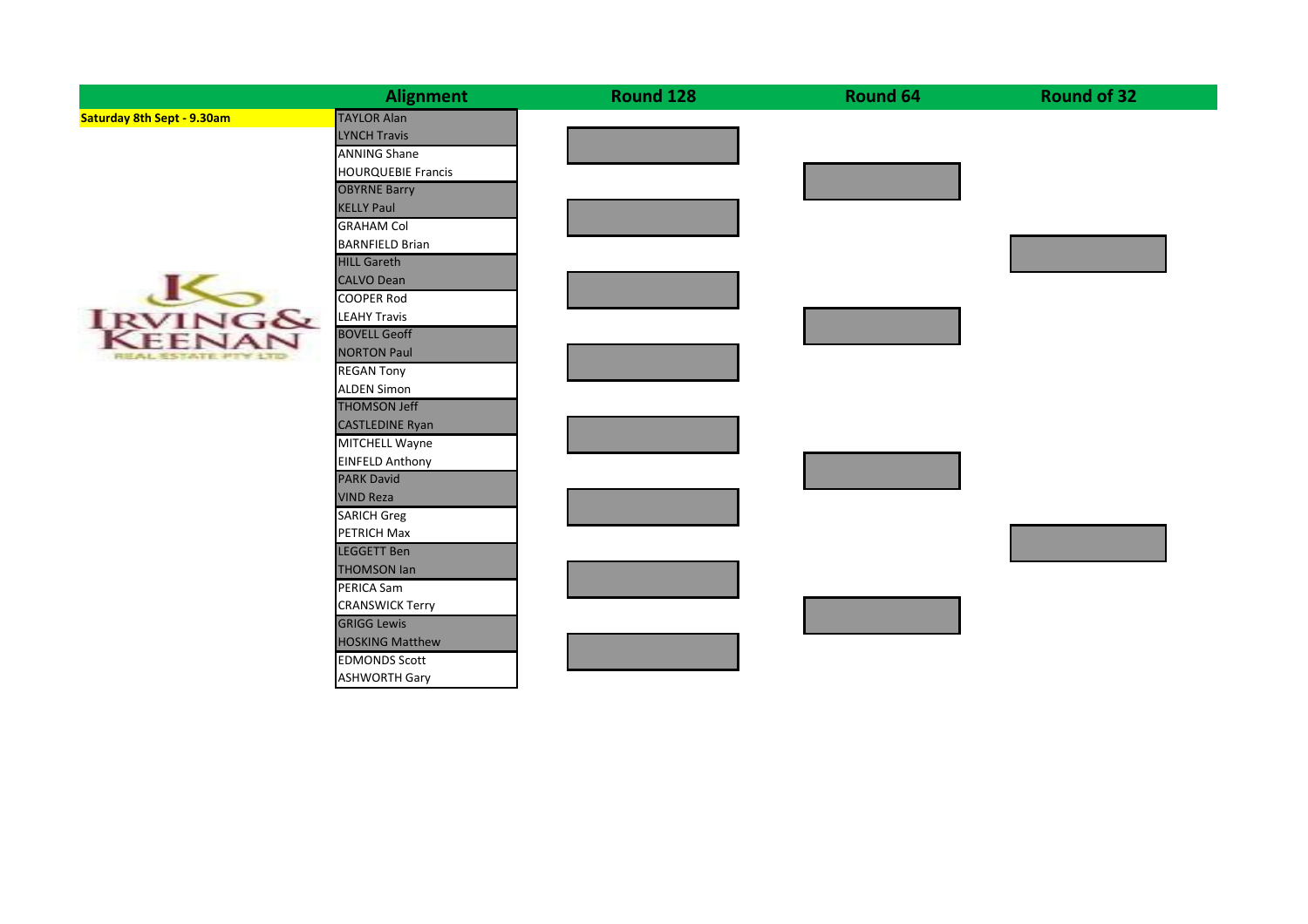| <b>Alignment</b>        |                                                                                                                                                                                                                                                                                                                                                                          | Round 128               | Round 64                             | <b>Round of 32</b> |
|-------------------------|--------------------------------------------------------------------------------------------------------------------------------------------------------------------------------------------------------------------------------------------------------------------------------------------------------------------------------------------------------------------------|-------------------------|--------------------------------------|--------------------|
| <b>COSTELLO Neville</b> |                                                                                                                                                                                                                                                                                                                                                                          |                         |                                      |                    |
| <b>WETTER Walter</b>    |                                                                                                                                                                                                                                                                                                                                                                          |                         |                                      |                    |
| MORSS John              |                                                                                                                                                                                                                                                                                                                                                                          |                         |                                      |                    |
| <b>OWEN Bill</b>        |                                                                                                                                                                                                                                                                                                                                                                          |                         |                                      |                    |
|                         |                                                                                                                                                                                                                                                                                                                                                                          |                         |                                      |                    |
|                         |                                                                                                                                                                                                                                                                                                                                                                          |                         |                                      |                    |
|                         |                                                                                                                                                                                                                                                                                                                                                                          |                         |                                      |                    |
|                         |                                                                                                                                                                                                                                                                                                                                                                          |                         |                                      |                    |
|                         |                                                                                                                                                                                                                                                                                                                                                                          |                         |                                      |                    |
|                         |                                                                                                                                                                                                                                                                                                                                                                          |                         |                                      |                    |
|                         |                                                                                                                                                                                                                                                                                                                                                                          |                         |                                      |                    |
| O'BRIEN Jason           |                                                                                                                                                                                                                                                                                                                                                                          |                         |                                      |                    |
| <b>INGRAM Travis</b>    |                                                                                                                                                                                                                                                                                                                                                                          |                         |                                      |                    |
| <b>PARK Phillip</b>     |                                                                                                                                                                                                                                                                                                                                                                          |                         |                                      |                    |
| <b>THOMAS Mark</b>      |                                                                                                                                                                                                                                                                                                                                                                          |                         |                                      |                    |
| <b>ZIS Arren</b>        |                                                                                                                                                                                                                                                                                                                                                                          |                         |                                      |                    |
| <b>SINDEN Paul</b>      |                                                                                                                                                                                                                                                                                                                                                                          |                         |                                      |                    |
|                         |                                                                                                                                                                                                                                                                                                                                                                          |                         |                                      |                    |
|                         |                                                                                                                                                                                                                                                                                                                                                                          |                         |                                      |                    |
|                         |                                                                                                                                                                                                                                                                                                                                                                          |                         |                                      |                    |
|                         |                                                                                                                                                                                                                                                                                                                                                                          |                         |                                      |                    |
|                         |                                                                                                                                                                                                                                                                                                                                                                          |                         |                                      |                    |
|                         |                                                                                                                                                                                                                                                                                                                                                                          |                         |                                      |                    |
|                         |                                                                                                                                                                                                                                                                                                                                                                          |                         |                                      |                    |
|                         |                                                                                                                                                                                                                                                                                                                                                                          |                         |                                      |                    |
|                         |                                                                                                                                                                                                                                                                                                                                                                          |                         |                                      |                    |
|                         |                                                                                                                                                                                                                                                                                                                                                                          |                         |                                      |                    |
| <b>MINETT David</b>     |                                                                                                                                                                                                                                                                                                                                                                          |                         |                                      |                    |
| <b>SLAVICH Daniel</b>   |                                                                                                                                                                                                                                                                                                                                                                          |                         |                                      |                    |
| <b>DJANO Elli</b>       |                                                                                                                                                                                                                                                                                                                                                                          |                         |                                      |                    |
|                         | <b>MARGIN Chris</b><br>FIELDING John<br><b>BAKER Brett</b><br><b>FAULKNER Gavin</b><br>PAULING Glenn<br>LYNCH Glenn<br><b>HELDT Wayne</b><br><b>GOLLAN Eddie</b><br><b>BALL Brad</b><br><b>NADILO Ken</b><br><b>HOLT Warren</b><br>McKAY Charlie<br><b>POTTS Phillip</b><br><b>WATTLEWORTH Steven</b><br><b>COTTIER John</b><br><b>MADIGAN Peter</b><br><b>PRIDE Ken</b> | $\mathsf{I}$ bye<br>bye | <b>MARGIN Chris</b><br>FIELDING John |                    |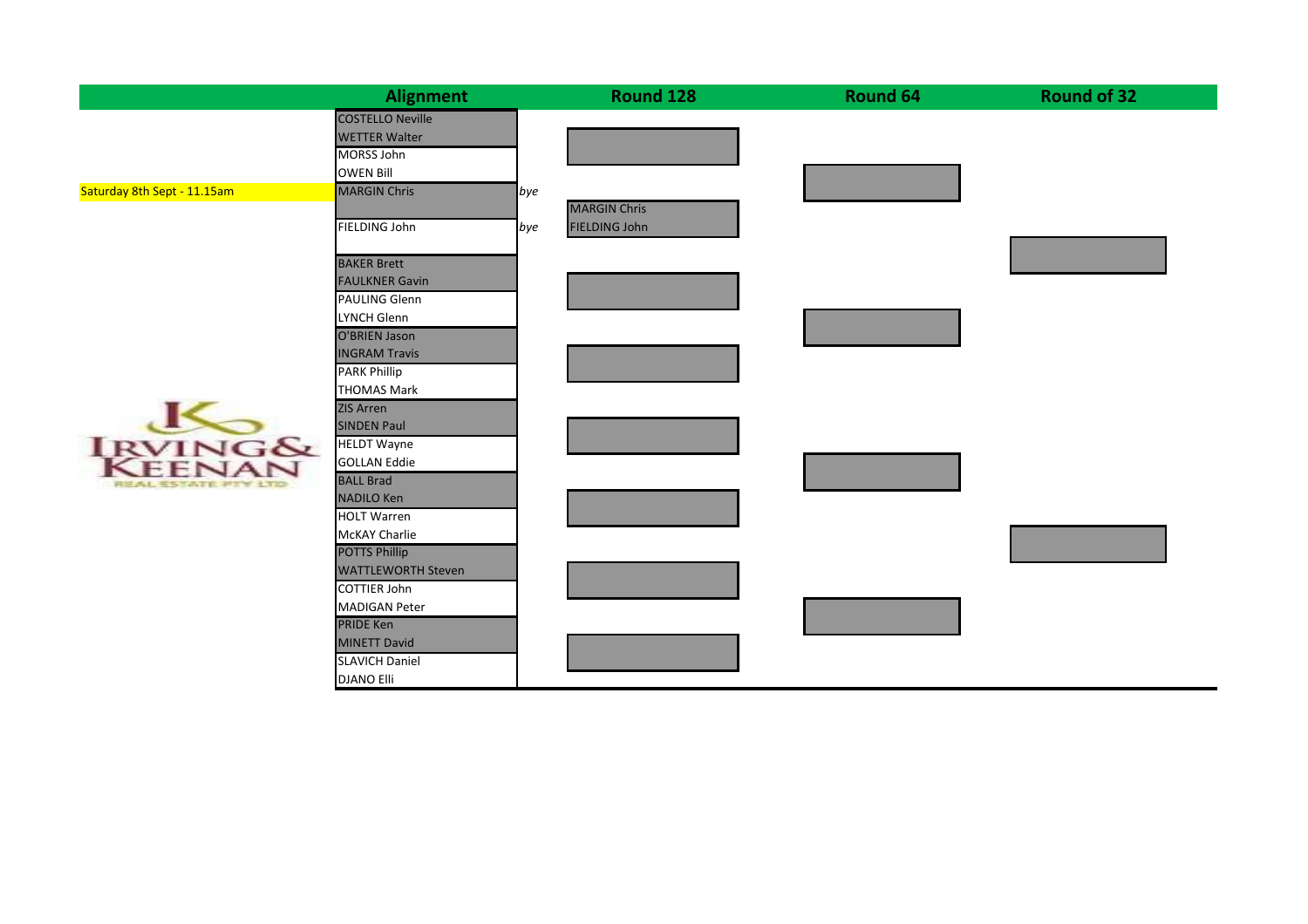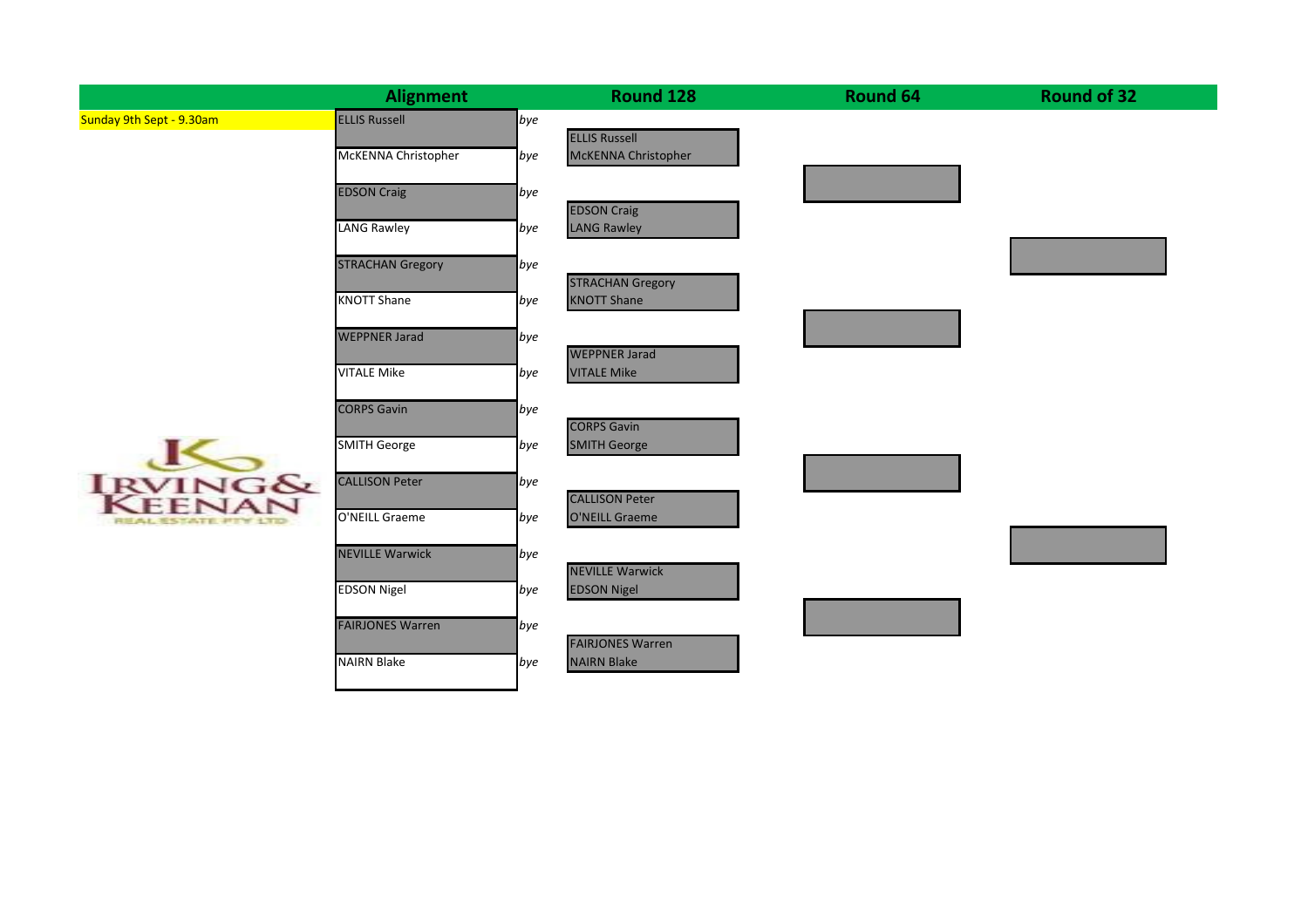|                           | <b>Alignment</b>         |     | Round 128                                | <b>Round 64</b> | <b>Round of 32</b> |
|---------------------------|--------------------------|-----|------------------------------------------|-----------------|--------------------|
|                           | <b>MOYLE Ryan</b>        | bye |                                          |                 |                    |
|                           | <b>FREEMAN Greg</b>      | bye | <b>MOYLE Ryan</b><br><b>FREEMAN Greg</b> |                 |                    |
|                           |                          |     |                                          |                 |                    |
|                           | <b>MAGERL Ron</b>        | bye |                                          |                 |                    |
|                           | <b>BROWN Daniel</b>      | bye | <b>MAGERL Ron</b><br><b>BROWN Daniel</b> |                 |                    |
|                           |                          |     |                                          |                 |                    |
|                           | <b>REAGAN Nick</b>       | bye | <b>REAGAN Nick</b>                       |                 |                    |
|                           | <b>ROLLINGS Mark</b>     | bye | <b>ROLLINGS Mark</b>                     |                 |                    |
|                           |                          |     |                                          |                 |                    |
|                           | <b>McELVENNY Tarquin</b> | bye | <b>McELVENNY Tarquin</b>                 |                 |                    |
|                           | <b>GRIFFIN Neale</b>     | bye | <b>GRIFFIN Neale</b>                     |                 |                    |
| Sunday 9th Sept - 11.15am | <b>KRISTIC Jovan</b>     | bye |                                          |                 |                    |
|                           |                          |     | <b>KRISTIC Jovan</b>                     |                 |                    |
|                           | <b>STRAHAN Lance</b>     | bye | <b>STRAHAN Lance</b>                     |                 |                    |
|                           | <b>WALKER Paul</b>       | bye |                                          |                 |                    |
|                           |                          |     | <b>WALKER Paul</b>                       |                 |                    |
| <b>IKWING&amp;</b>        | <b>EDSON Keith</b>       | bye | <b>EDSON Keith</b>                       |                 |                    |
| REAL ESTATE PITY 1TD      | <b>WALKER Scott</b>      | bye |                                          |                 |                    |
|                           |                          |     | <b>WALKER Scott</b>                      |                 |                    |
|                           | <b>BOARDMAN Derek</b>    | bye | <b>BOARDMAN Derek</b>                    |                 |                    |
|                           | <b>NOVAK Steve</b>       | bye |                                          |                 |                    |
|                           | <b>MASEL Mark</b>        | bye | <b>NOVAK Steve</b><br><b>MASEL Mark</b>  |                 |                    |
|                           |                          |     |                                          |                 |                    |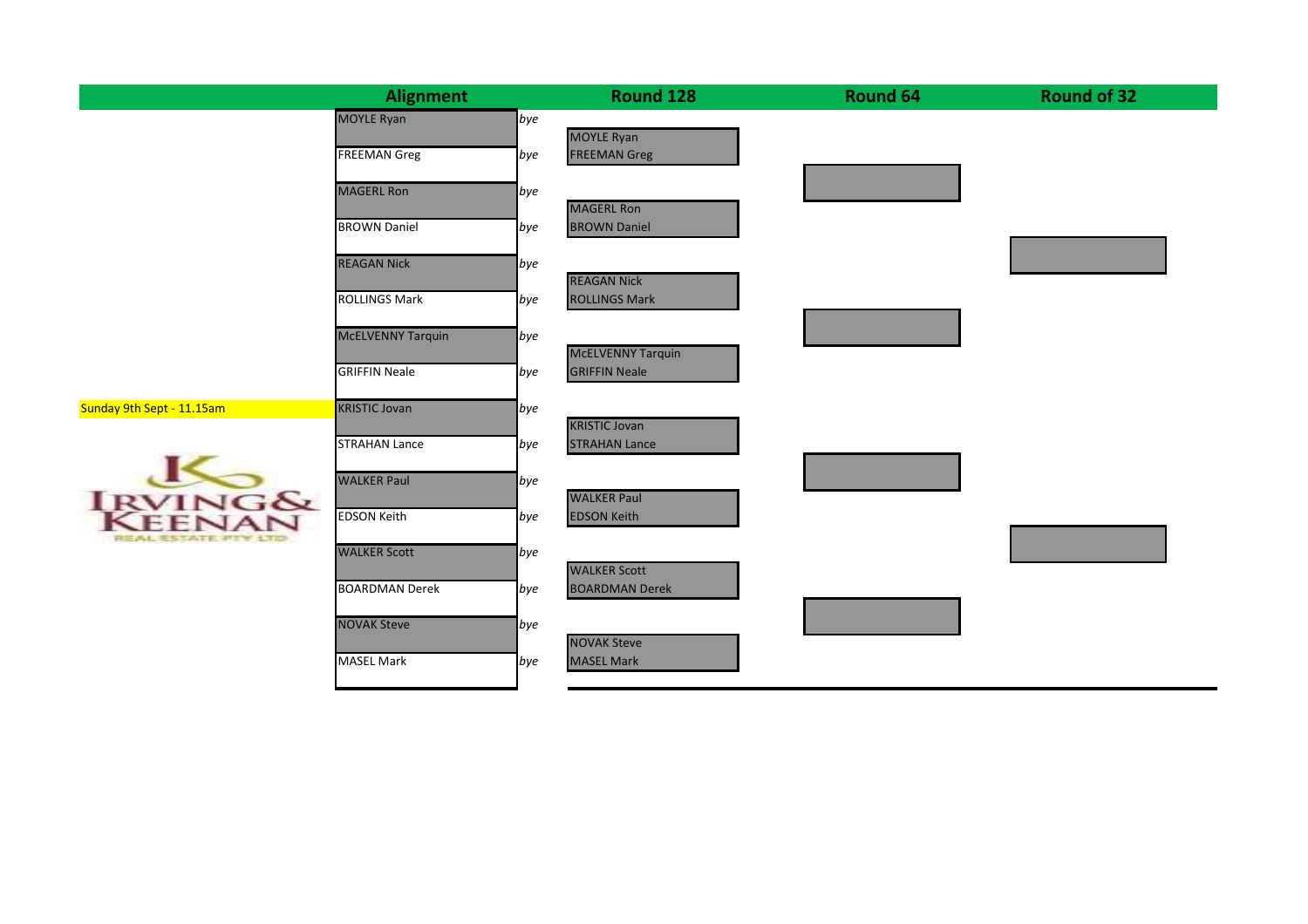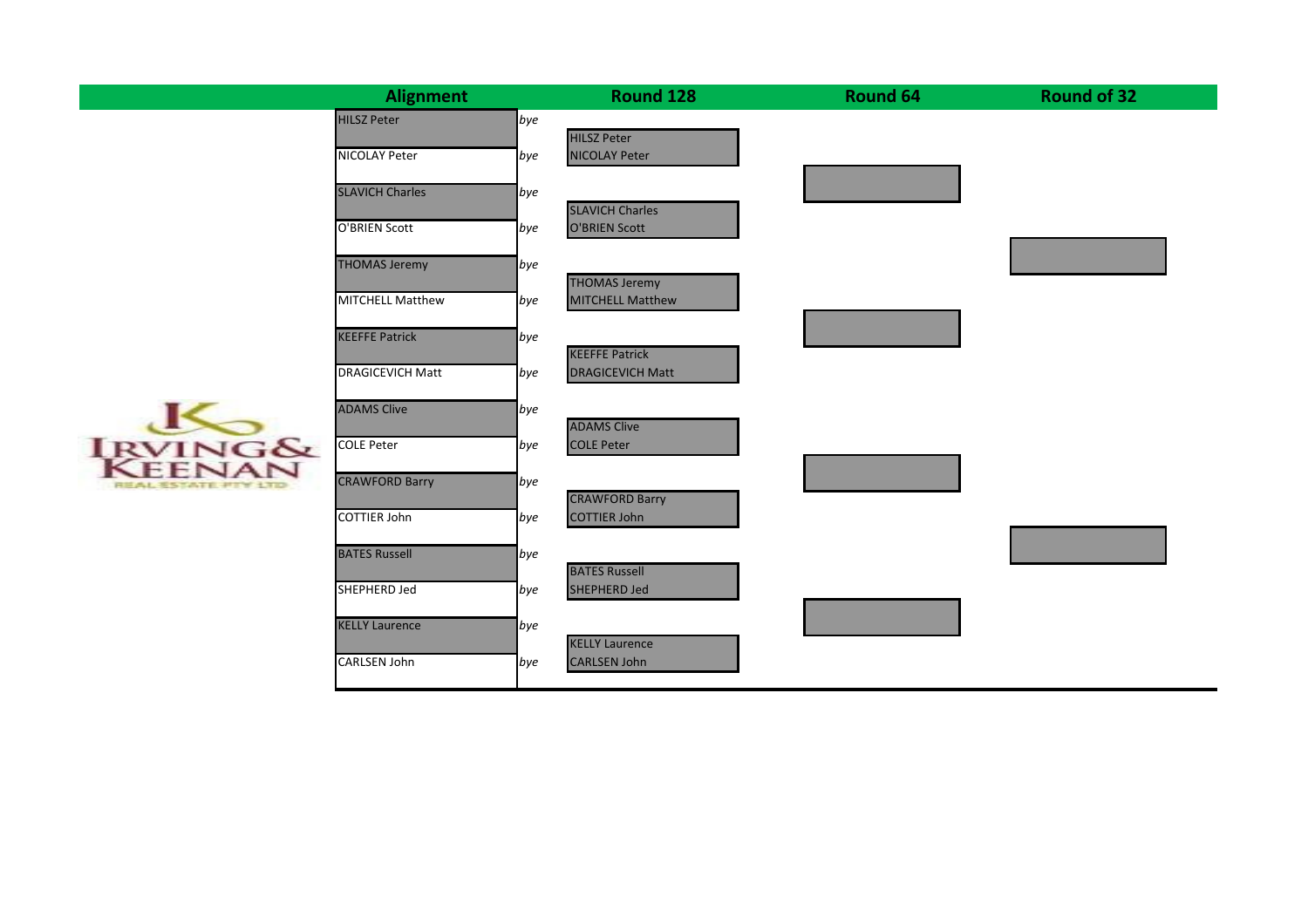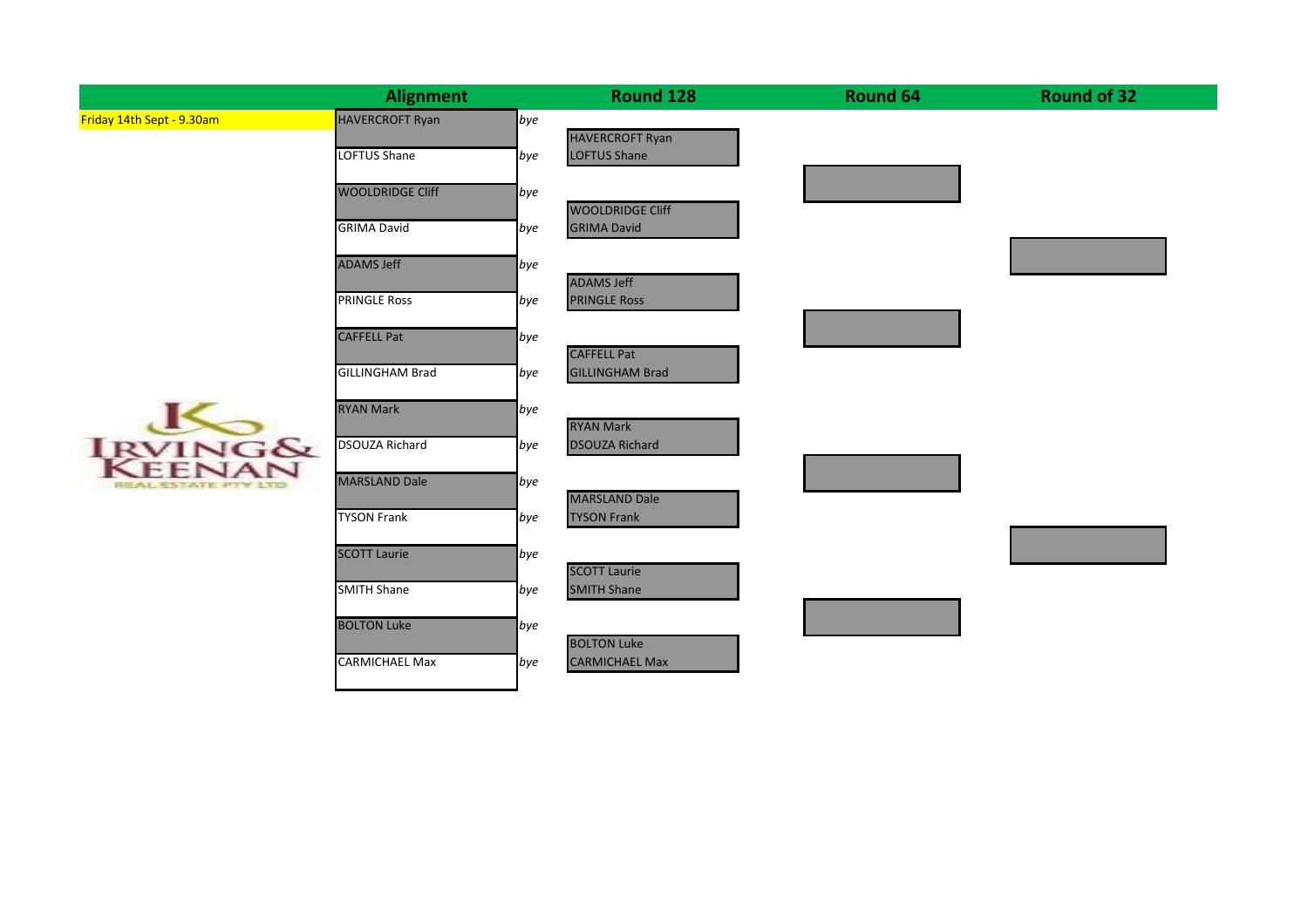|                            | <b>Alignment</b>      |     | Round 128                                   | Round 64 | <b>Round of 32</b> |
|----------------------------|-----------------------|-----|---------------------------------------------|----------|--------------------|
|                            | <b>WACHMER Peter</b>  | bye |                                             |          |                    |
|                            | <b>KAIN Paul</b>      | bye | <b>WACHMER Peter</b><br><b>KAIN Paul</b>    |          |                    |
|                            |                       |     |                                             |          |                    |
|                            | <b>CABASSI Tom</b>    | bye |                                             |          |                    |
|                            | <b>DAVIES Paul</b>    | bye | <b>CABASSI Tom</b><br><b>DAVIES Paul</b>    |          |                    |
|                            |                       |     |                                             |          |                    |
|                            | <b>HOLMES Peter</b>   | bye |                                             |          |                    |
|                            | <b>CAMPBELL Jack</b>  | bye | <b>HOLMES Peter</b><br><b>CAMPBELL Jack</b> |          |                    |
|                            |                       |     |                                             |          |                    |
|                            | <b>KERSHAW Robert</b> | bye | <b>KERSHAW Robert</b>                       |          |                    |
|                            | <b>PRYCE Alan</b>     | bye | <b>PRYCE Alan</b>                           |          |                    |
|                            |                       |     |                                             |          |                    |
| Friday 14th Sept - 11.15am | <b>BYWATER Barry</b>  | bye | <b>BYWATER Barry</b>                        |          |                    |
|                            | <b>WALTON Alan</b>    | bye | <b>WALTON Alan</b>                          |          |                    |
|                            |                       |     |                                             |          |                    |
|                            | <b>McILROY Kyle</b>   | bye | <b>McILROY Kyle</b>                         |          |                    |
| <b>IRVINGSY</b>            | <b>COLE Rod</b>       | bye | <b>COLE Rod</b>                             |          |                    |
|                            | <b>HEWTON Jeff</b>    |     |                                             |          |                    |
|                            |                       | bye | <b>HEWTON Jeff</b>                          |          |                    |
| <b>REAL ESTATE PTY 17D</b> | <b>KEMP Miles</b>     | bye | <b>KEMP Miles</b>                           |          |                    |
|                            | <b>KAPLAN Julian</b>  |     |                                             |          |                    |
|                            |                       | bye | <b>KAPLAN Julian</b>                        |          |                    |
|                            | <b>WOODS Neville</b>  | bye | <b>WOODS Neville</b>                        |          |                    |
|                            |                       |     |                                             |          |                    |